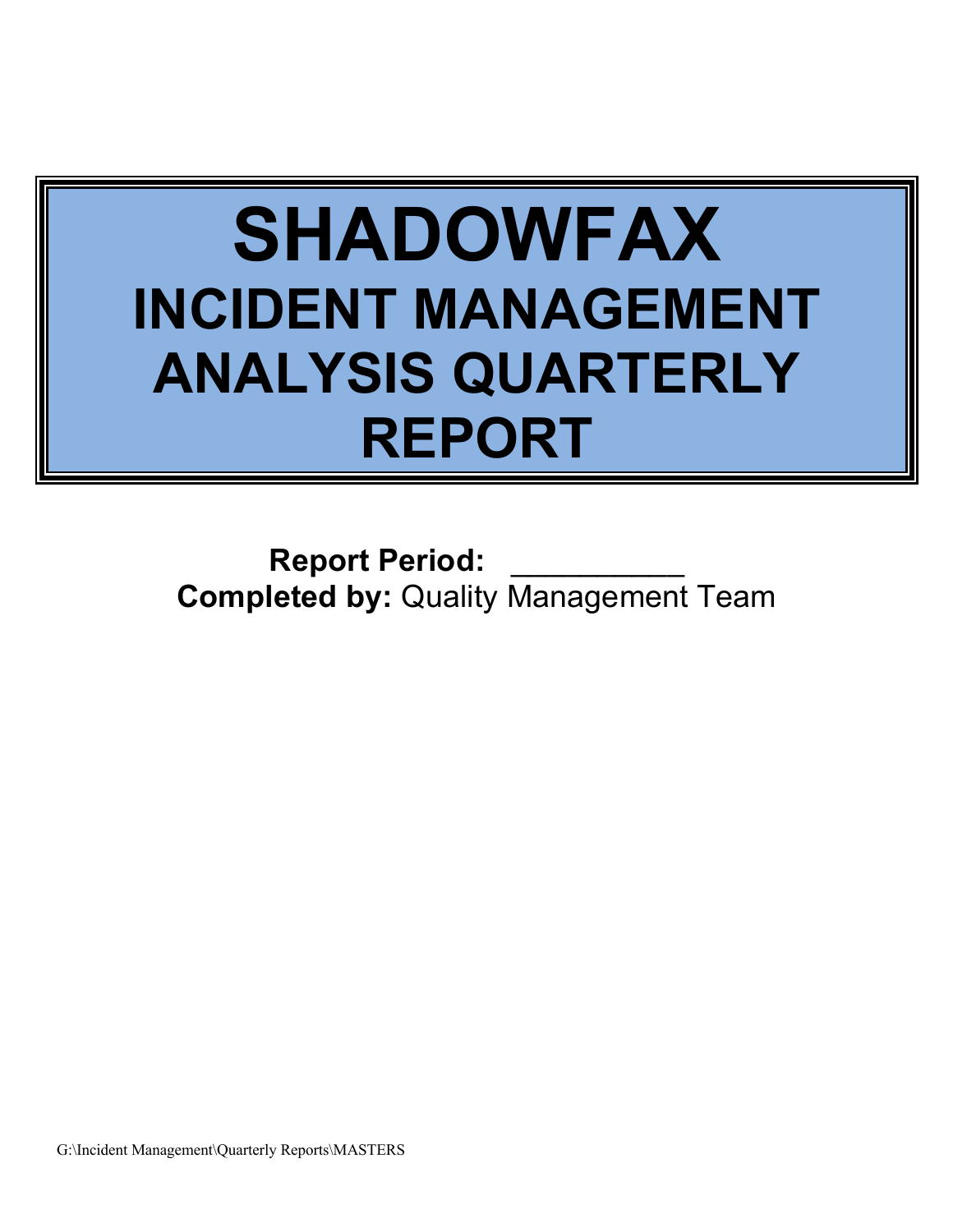| <b>TOTAL # OF INCIDENTS DURING REVIEW PERIOD=</b> |  |  |  |  |  |
|---------------------------------------------------|--|--|--|--|--|
| Death                                             |  |  |  |  |  |
| Suicide Attempt                                   |  |  |  |  |  |
| Hospitalization                                   |  |  |  |  |  |
| <b>Psychiatric Hospitalization</b>                |  |  |  |  |  |
| <b>Emergency Room Visit</b>                       |  |  |  |  |  |
| Abuse                                             |  |  |  |  |  |
| Individual to Individual Abuse                    |  |  |  |  |  |
| <b>Neglect</b>                                    |  |  |  |  |  |
| <b>Missing Person</b>                             |  |  |  |  |  |
| Injury Requiring Treatment Beyond 1st Aid         |  |  |  |  |  |
| Fire                                              |  |  |  |  |  |
| Misuse Of Funds                                   |  |  |  |  |  |
| <b>Rights Violation</b>                           |  |  |  |  |  |
| <b>Law Enforcement Activity</b>                   |  |  |  |  |  |
| <b>Emergency Closure</b>                          |  |  |  |  |  |
| <b>Medication Errors</b>                          |  |  |  |  |  |
| Restraint                                         |  |  |  |  |  |
| <b>Total</b>                                      |  |  |  |  |  |

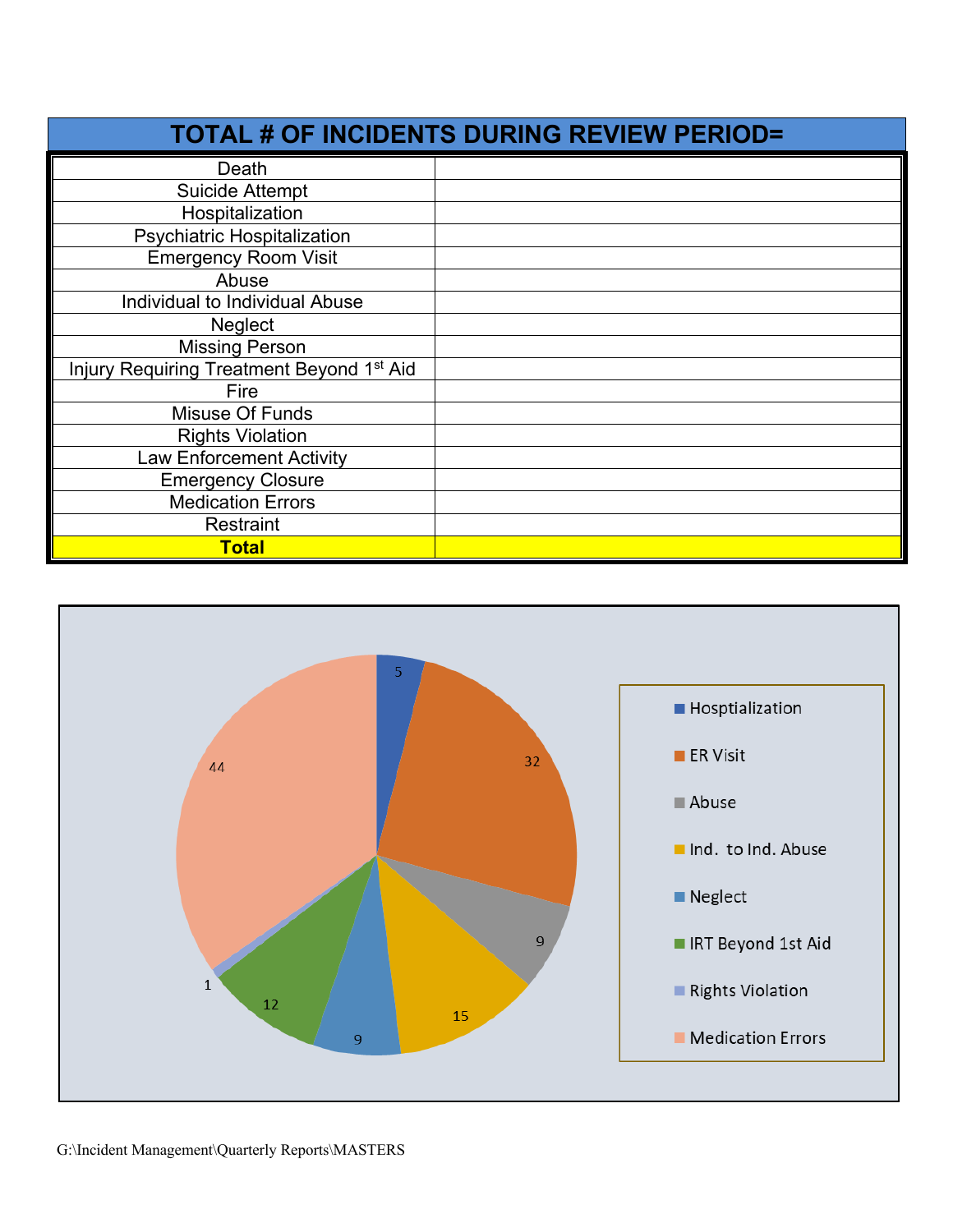| <b>Medication Errors =</b> |                   |                   |                   |              |  |  |  |
|----------------------------|-------------------|-------------------|-------------------|--------------|--|--|--|
| <b>Type of Error</b>       | <b>MONTH YEAR</b> | <b>MONTH YEAR</b> | <b>MONTH YEAR</b> | <b>Total</b> |  |  |  |
| Omission                   |                   |                   |                   |              |  |  |  |
| Overdose                   |                   |                   |                   |              |  |  |  |
| <b>Wrong Dose</b>          |                   |                   |                   |              |  |  |  |
| <b>Wrong Medication</b>    |                   |                   |                   |              |  |  |  |
| Wrong Technique/Method     |                   |                   |                   |              |  |  |  |
| <b>Wrong Person</b>        |                   |                   |                   |              |  |  |  |
| <b>Wrong Time</b>          |                   |                   |                   |              |  |  |  |
| <b>Wrong Route</b>         |                   |                   |                   |              |  |  |  |
| <b>Wrong Position</b>      |                   |                   |                   |              |  |  |  |
| <b>Wrong Form</b>          |                   |                   |                   |              |  |  |  |
| <b>Total</b>               |                   |                   |                   |              |  |  |  |
|                            |                   |                   |                   |              |  |  |  |

## **Medication Errors by Location**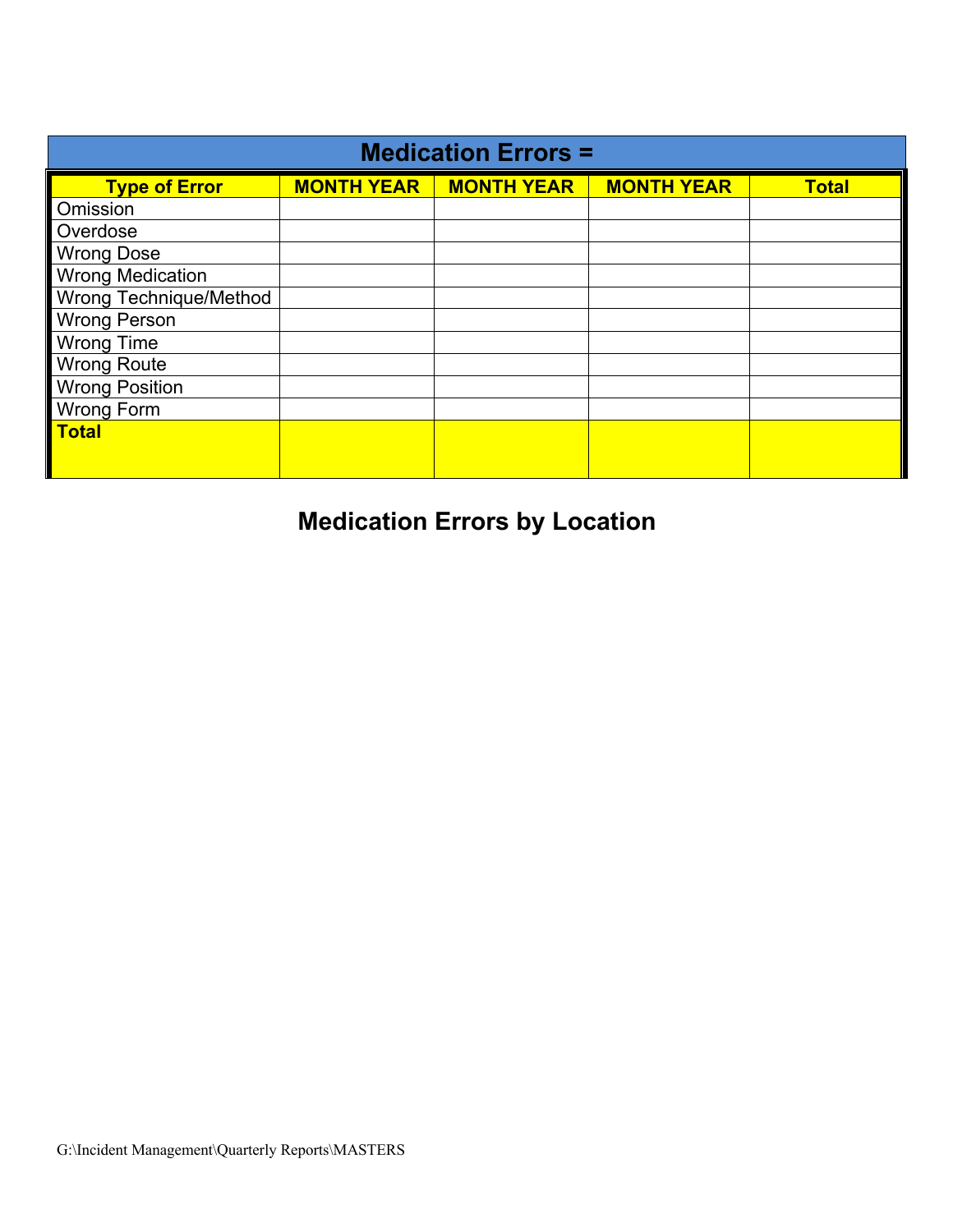

| <b>Emergency Room Visits =</b> |                   |                   |                   |              |  |  |
|--------------------------------|-------------------|-------------------|-------------------|--------------|--|--|
| <b>Secondary Category</b>      | <b>MONTH YEAR</b> | <b>MONTH YEAR</b> | <b>MONTH YEAR</b> | <b>Total</b> |  |  |
| <b>Illness</b>                 |                   |                   |                   |              |  |  |
| Injury                         |                   |                   |                   |              |  |  |
| <b>Behavioral</b>              |                   |                   |                   |              |  |  |
| <b>Total</b>                   |                   |                   |                   |              |  |  |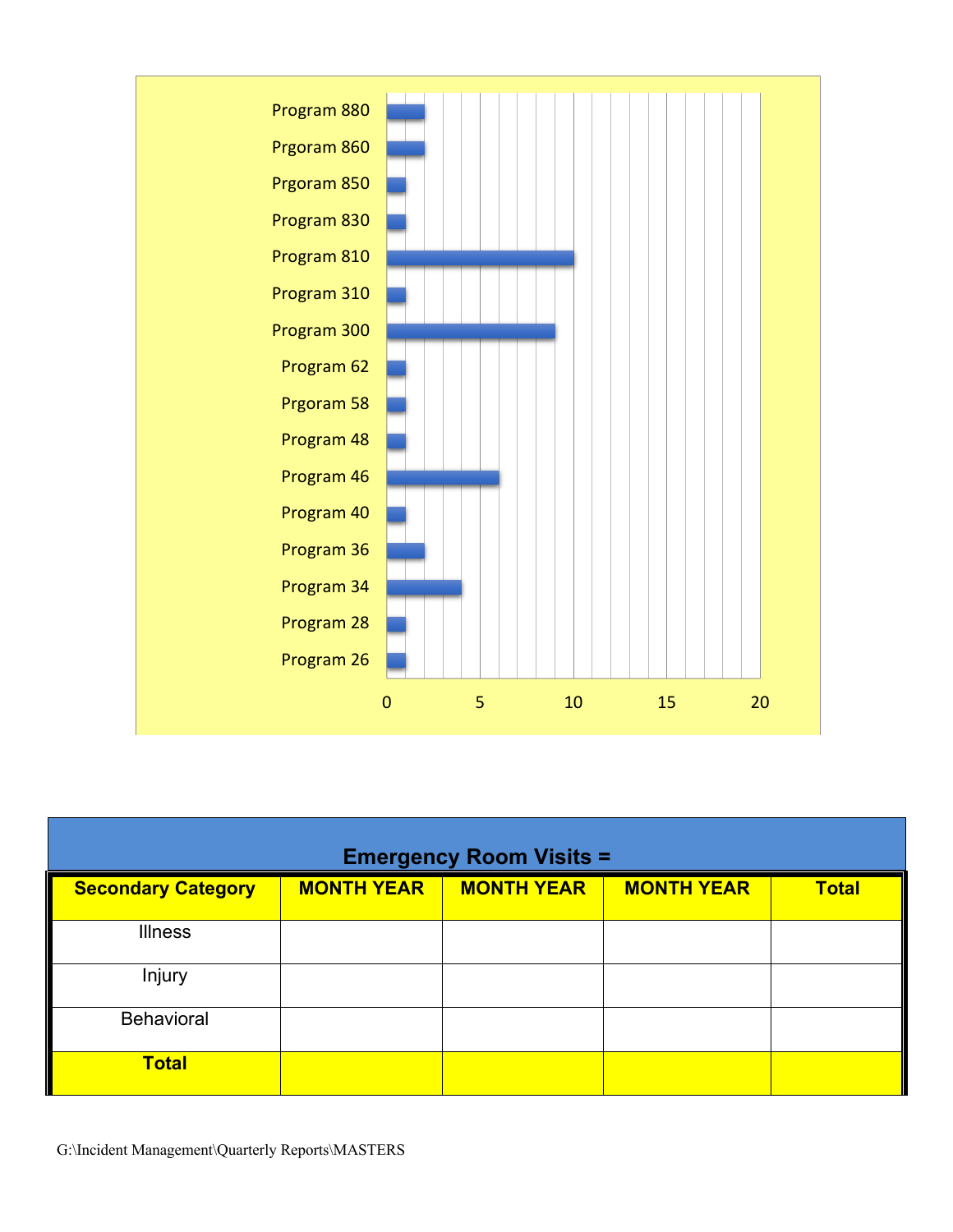| # of Individuals With ER Visits $>1$ = |  |
|----------------------------------------|--|
|                                        |  |

| <b>Total # of Investigations =</b> |                |                         |                                                         |                                           |                                                              |                |                                              |                         |
|------------------------------------|----------------|-------------------------|---------------------------------------------------------|-------------------------------------------|--------------------------------------------------------------|----------------|----------------------------------------------|-------------------------|
| Primary<br>classification          | Secondary      | <b>Individual</b>       | <b>Target</b><br>S= Staff<br>$I =$<br><b>Individual</b> | Target #<br>оf<br>incidents<br>this $1/4$ | <b>Corrective Action</b><br>for Staff If<br><b>Confirmed</b> | Program        | Total #<br><b>of</b><br>primary<br>incidents | C/U/I                   |
| <b>Abuse</b>                       | $\mathbf{X}$   | $\mathbf{X}$            | $\mathsf{X}$                                            | $\overline{X}$                            | $\overline{X}$                                               | $\overline{X}$ |                                              | $\mathbf{X}$            |
| <b>Neglect</b>                     | $\mathbf{X}$   | $\mathbf{X}$            | $\mathbf{X}$                                            | $\overline{X}$                            | $\mathbf{X}$                                                 | $\mathbf{X}$   |                                              | $\overline{X}$          |
| <b>Rights</b><br><b>Violation</b>  | $\overline{X}$ | $\overline{X}$          | $\overline{\mathbf{X}}$                                 | $\overline{\mathbf{X}}$                   | $\overline{\mathbf{X}}$                                      | $\overline{X}$ |                                              | $\overline{\mathbf{X}}$ |
| <b>Injury beyond</b><br>first aid  | $\mathbf{X}$   | $\overline{\mathbf{X}}$ | $\overline{X}$                                          | $\mathbf{X}$                              | $\mathbf{X}$                                                 | $\mathbf{X}$   |                                              | $\mathbf{X}$            |
| <b>ER Visit</b>                    | $\mathbf{X}$   | $\mathbf{X}$            | $\overline{\mathbf{X}}$                                 | $\mathbf{X}$                              | $\overline{X}$                                               | $\overline{X}$ |                                              | $\overline{\mathbf{X}}$ |
| <b>TOTAL</b>                       | $\mathbf X$    | $\mathbf X$             | $\mathbf X$                                             | $\mathbf X$                               | $\mathbf X$                                                  | $\mathbf X$    |                                              | $\mathbf X$             |

G:\Incident Management\Quarterly Reports\MASTERS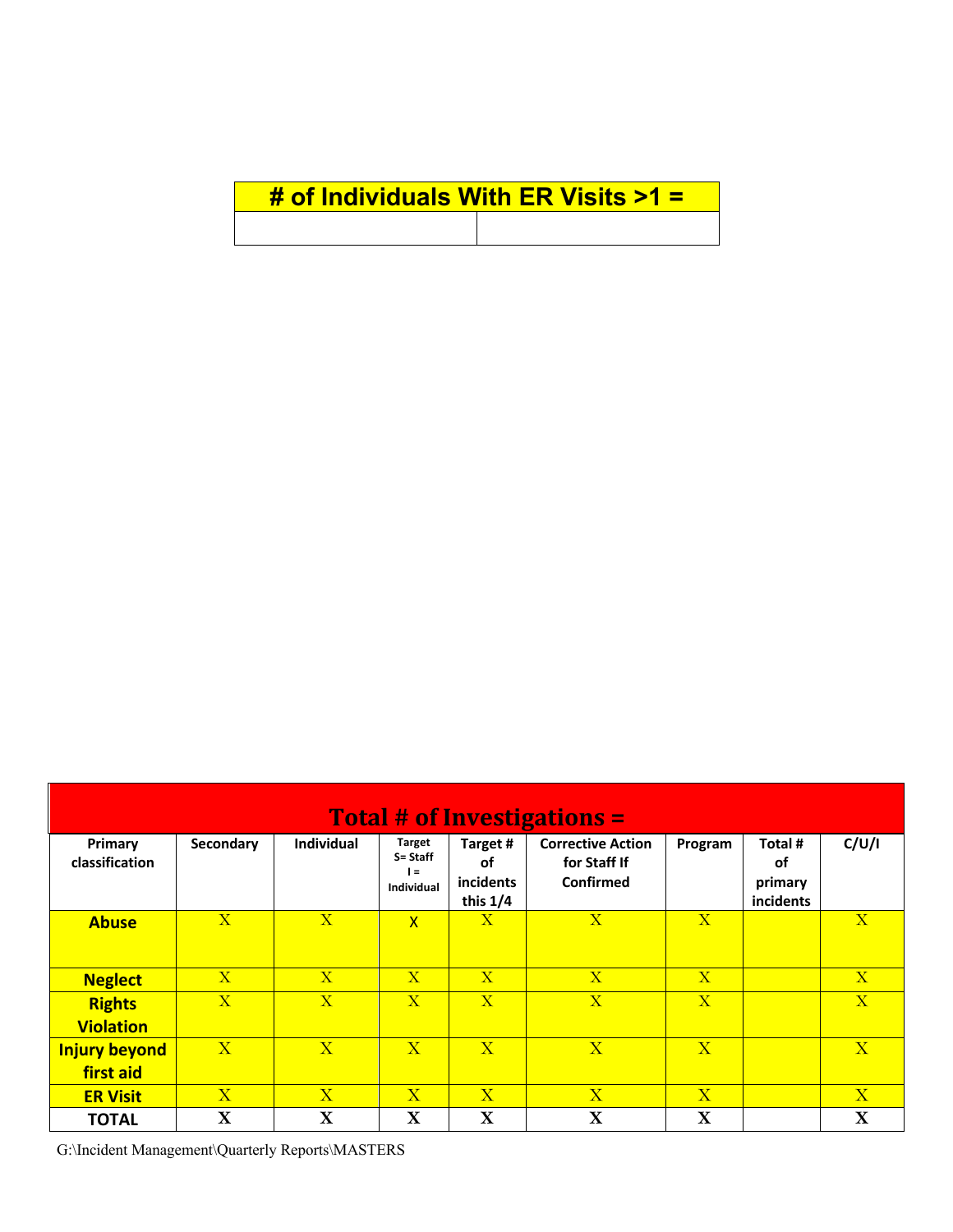#### C= Confirmed, U= Unconfirmed, I=Inconclusive

| <b>Individual To Individual Incidents Target Information= 15</b> |               |         |                                                |                                                            |  |  |
|------------------------------------------------------------------|---------------|---------|------------------------------------------------|------------------------------------------------------------|--|--|
| <b>Target</b>                                                    | <b>Victim</b> | Program | <b>Secondary classification of</b><br>Incident | Target's Total # of<br>ind. To ind.<br>incidents<br>this % |  |  |
|                                                                  |               |         |                                                |                                                            |  |  |
|                                                                  |               |         |                                                |                                                            |  |  |
|                                                                  |               |         |                                                |                                                            |  |  |
|                                                                  |               |         |                                                |                                                            |  |  |
|                                                                  |               |         |                                                |                                                            |  |  |
|                                                                  |               |         |                                                |                                                            |  |  |
|                                                                  |               |         |                                                |                                                            |  |  |

### **INDIVIDUAL TO INDIVIDUAL ABUSE BY LOCATION**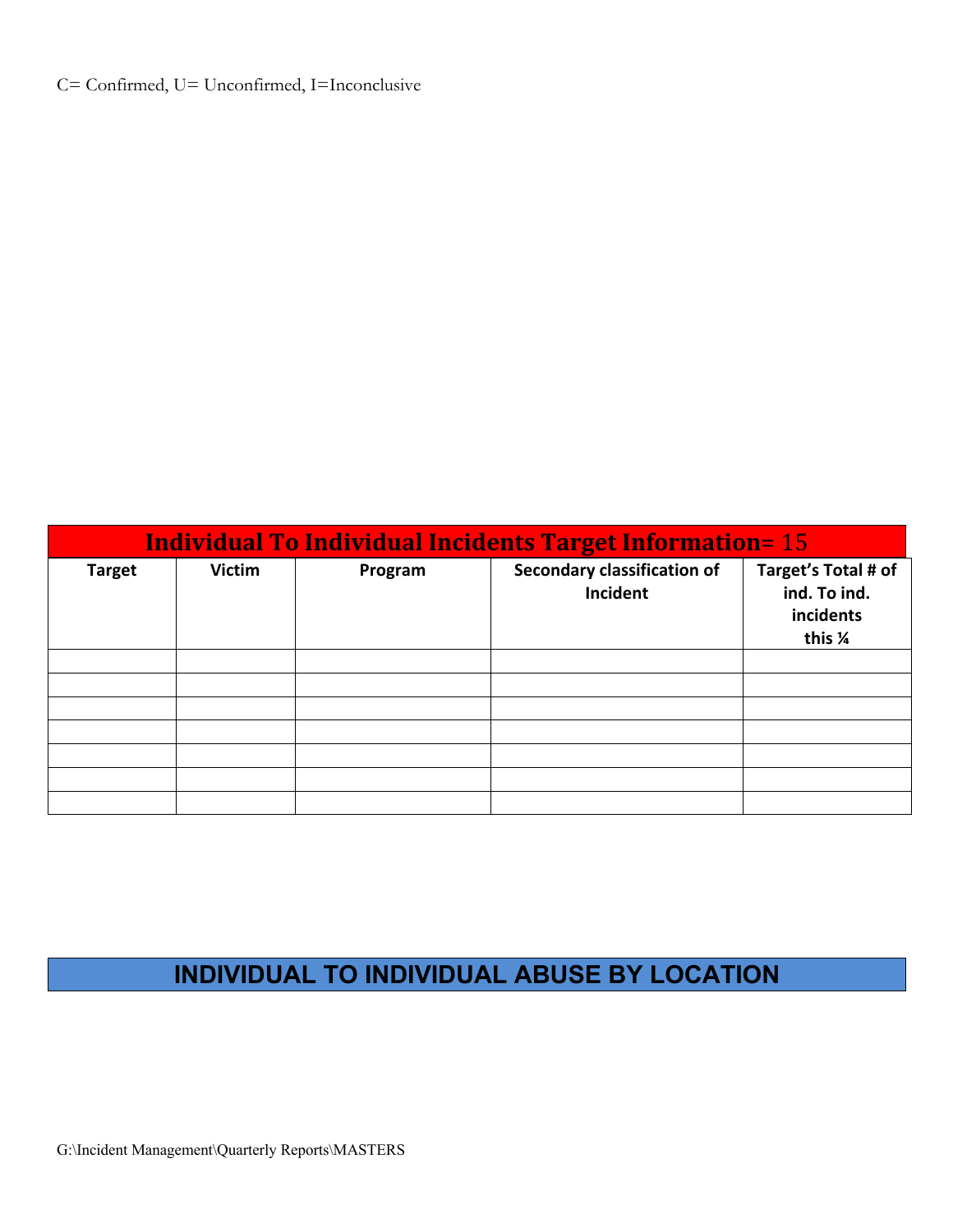

#### **NOTICEABLE TRENDS**

#### **FOLLOW-UP/RECOMMENDATIONS**

G:\Incident Management\Quarterly Reports\MASTERS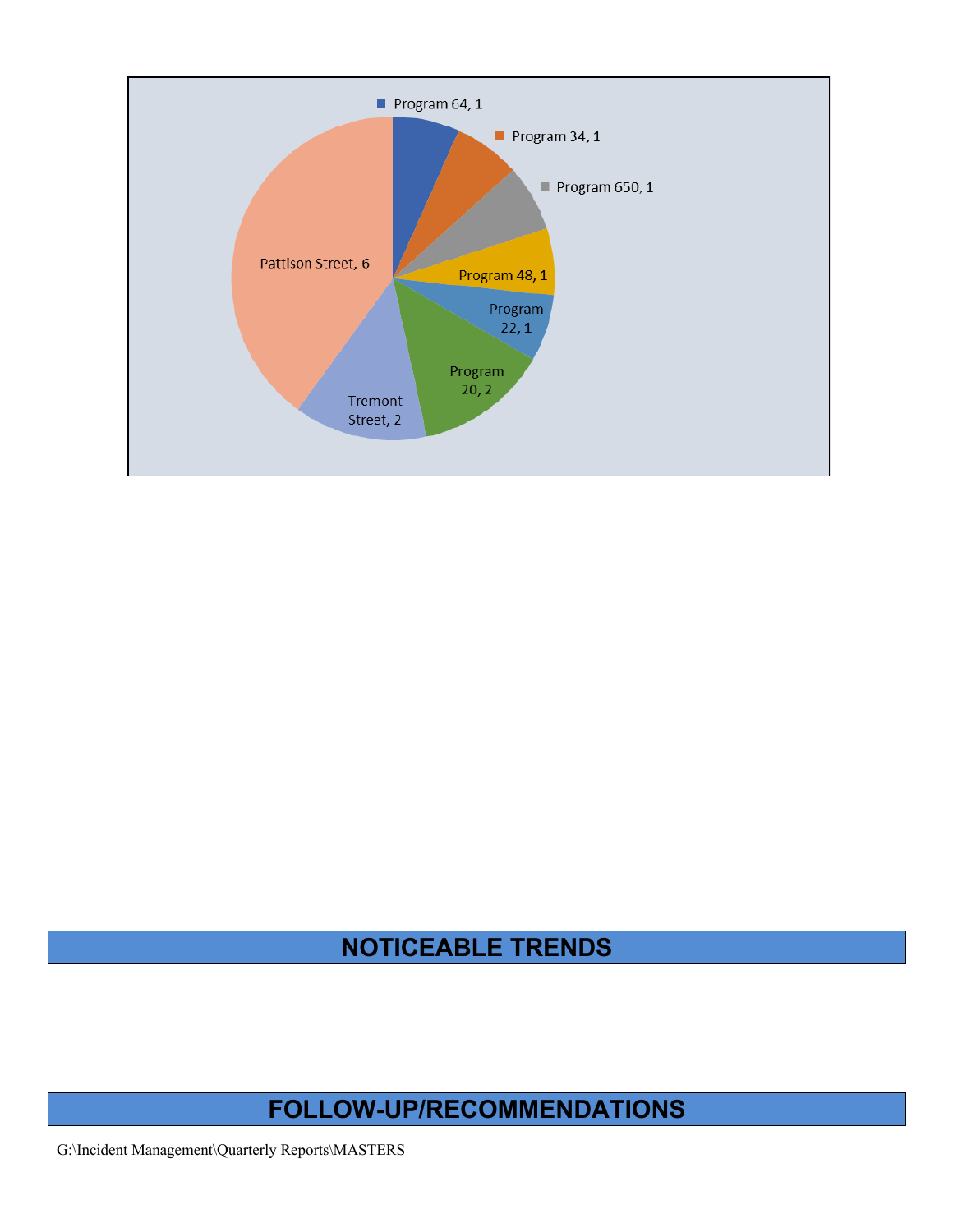Members of Quality Management met with residential (DATE) and day management (DATE) to review trends that were identified during the quarter and discuss the following recommendations:

#### **COMPLIANCE WITH REGULATORY TIMEFRAMES**

[This section will cover an analysis of compliance with regulatory timeframes for reporting, investigation, and finalization of incidents]

#### **EFFECTIVENESS OF CORRECTIVE ACTIONS**

[This section will cover an analysis of effectiveness of corrective actions for all incident categories.]

#### **EFFECTIVENESS OF EDUCATION**

[This section will cover an analysis of effectiveness of education to the individual, staff, and others based on the circumstances of an incident.]

#### **TREND ANALYSIS OF COMMENTS FROM COUNTY ID PROGRAM/AE and ODP**

[This section will cover a review and trend analysis of comments form the County ID Program/AE and ODP initial management review and disapproval reasons from the final management review.]

#### **ACTIONS AND OUTCOMES FROM TREND ANALYSIS**

[This section will cover the actions and outcomes of any activities that occurred related to the trend analysis.]

#### **MEASURES IMPLEMENTED TO REDUCE INCIDENTS AND ASSOCIATED RISK SEVERITY AND LIKELIHOOD**

[This section will cover any measures that have been or will be implemented to reduce:

- 1. number of incidents
- 2. severity of risks associated with those incidents
- 3. likelihood of incident reoccurring.]